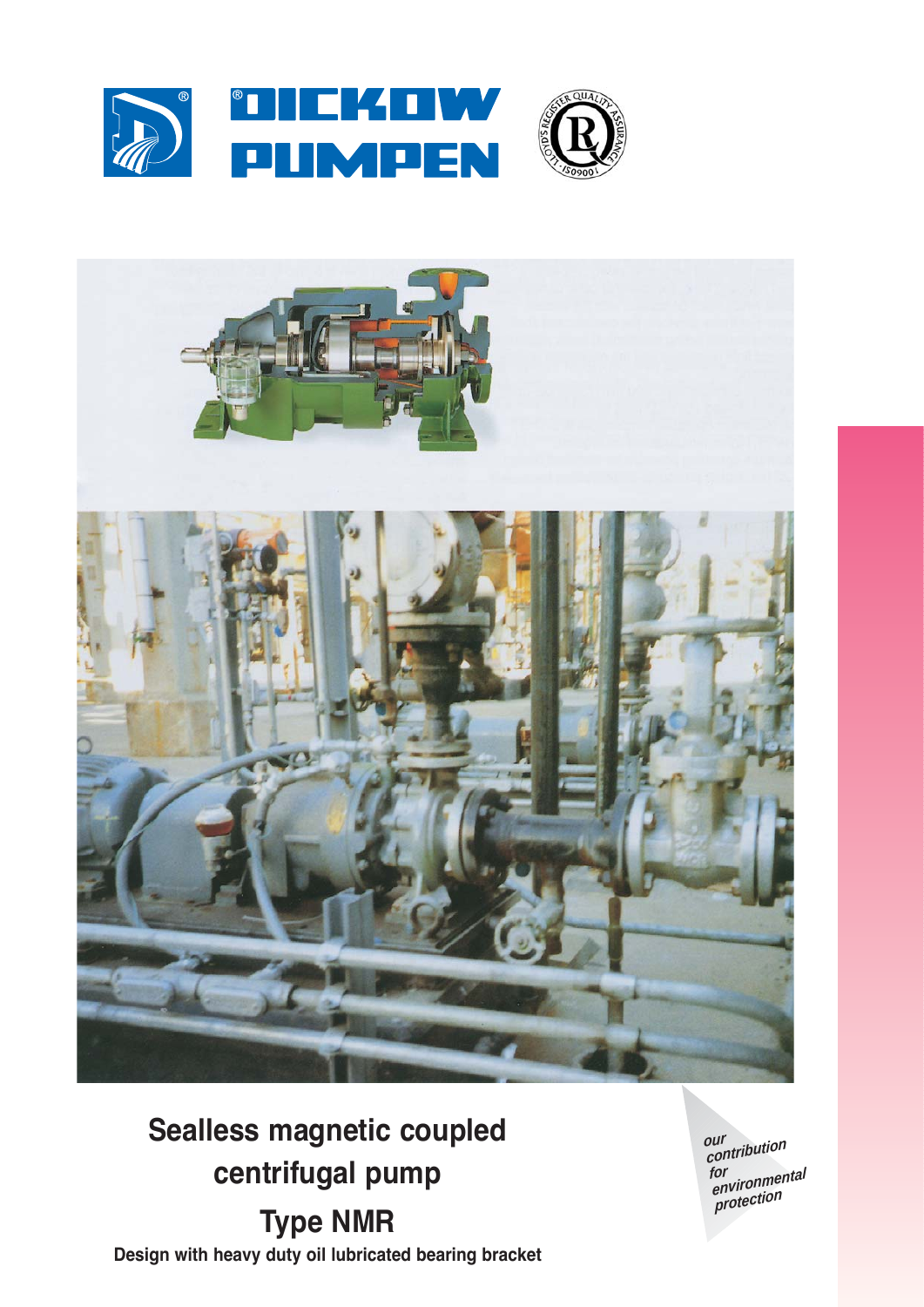# **GENERAL**

DICKOW-pumps of series NMR are sealless centrifugal pumps with magnetic coupling and no shaft duct to the atmosphere. The containment shell forms a closed system with hermetically sealed liquid end.

## **Applications**

Magnetic coupled NMR-pumps are designed to improve plant and personnel safety, especially when handling toxic, explosive or other dangerous liquids which react on contact with the atmosphere. For these services, the containment shell replaces double acting mechanical seals with external fluid reservoirs and the necessary control equipment.

Maximum capacity appr. 900 m3 /h (3960 US-gpm), differential head 150 mLC (490 ft).

The maximum operating temperature is 270°C (518°F), higher temperatures on request. Maximum operating pressure for standard design is 23 bar, higher pressures on request.

# **Construction**

NMR-pumps are single stage, single flow volute casing pumps with closed impellers, back-pull-out design, with end suction and top centerline discharge flange.

Casing with rigid foot mounting is supplied as standard, centerline mounted design is available on request. Capacity and flange to flange dimensions comply with DIN EN 22858. The pump can be drained completely through the volute casing, a separate draining of the magnet chamber is not necessary.

## **Design with heating jacket, Type NMRb**

For pumpage with melting temperature above ambient temperature. Maximum allowable temperature of heating fluid 270°C (518°F).



## **DESIGN FEATURES**

## **Containment shell**

The containment shell is designed as a pressure vessel to separate the pumpage from the atmosphere only. With the arrangement of the complete sleeve bearing in the bearing housing, no additional sleeve bearing in the containment shell is required. Static load on the containment shell by internal pressure only, no dynamic stress occurs.

The contaiment shell is bolted to the bearing housing in a manner that allows removal of the bearing bracket and the drive rotor without draining the pump

## **Magnetic coupling**

The single elements of the multipolar magnetic coupling are manufactured of a permanent magnet material "Cobalt Samarium – Rare Earth" with unlimited lifetime. The magnets in the driven rotor are completely encapsulated, no contact with liquid. Energy is transmitted to the hermetically sealed liquid end by a bank of external magnets. Inner and outer magnet rings are locked together by magnetic forces and work as a synchronous coupling. The inner magnet ring transmits the required torque direct to the impeller. Overload of the magnetic coupling and slipping will not affect demagnetization if a reliable monitoring device prevents overheating of the magnets. The magnetic drives are designed for electric motors, direct on line starting. Should a subsequent increase of motor power be required, i.e. when installing a larger impeller, the nominal power of coupling can be increased accordingly by an additional bank of magnets.

The maximum drive power is approximately 165 kW at 2900 rpm (260 HP at 3500 rpm).

## **Outer ball bearings / Containment shell Protection**

The drive shaft is carried in generously dimensioned oil lubricated antifriction bearings, rated for 25000 operating hours. The oil bath is protected against the atmosphere by a labyrinth seal. Oil level is controlled by a constant level oiler and an additional sight glass. The oil chamber is sealed against the magnetic coupling also by a labyrinth seal.

The clearances between the outer magnetic coupling and the bearing bracket respectively the containment shell are sized to exclude rubbing of the magnetic coupling on the containment shell, even when ball bearing fails.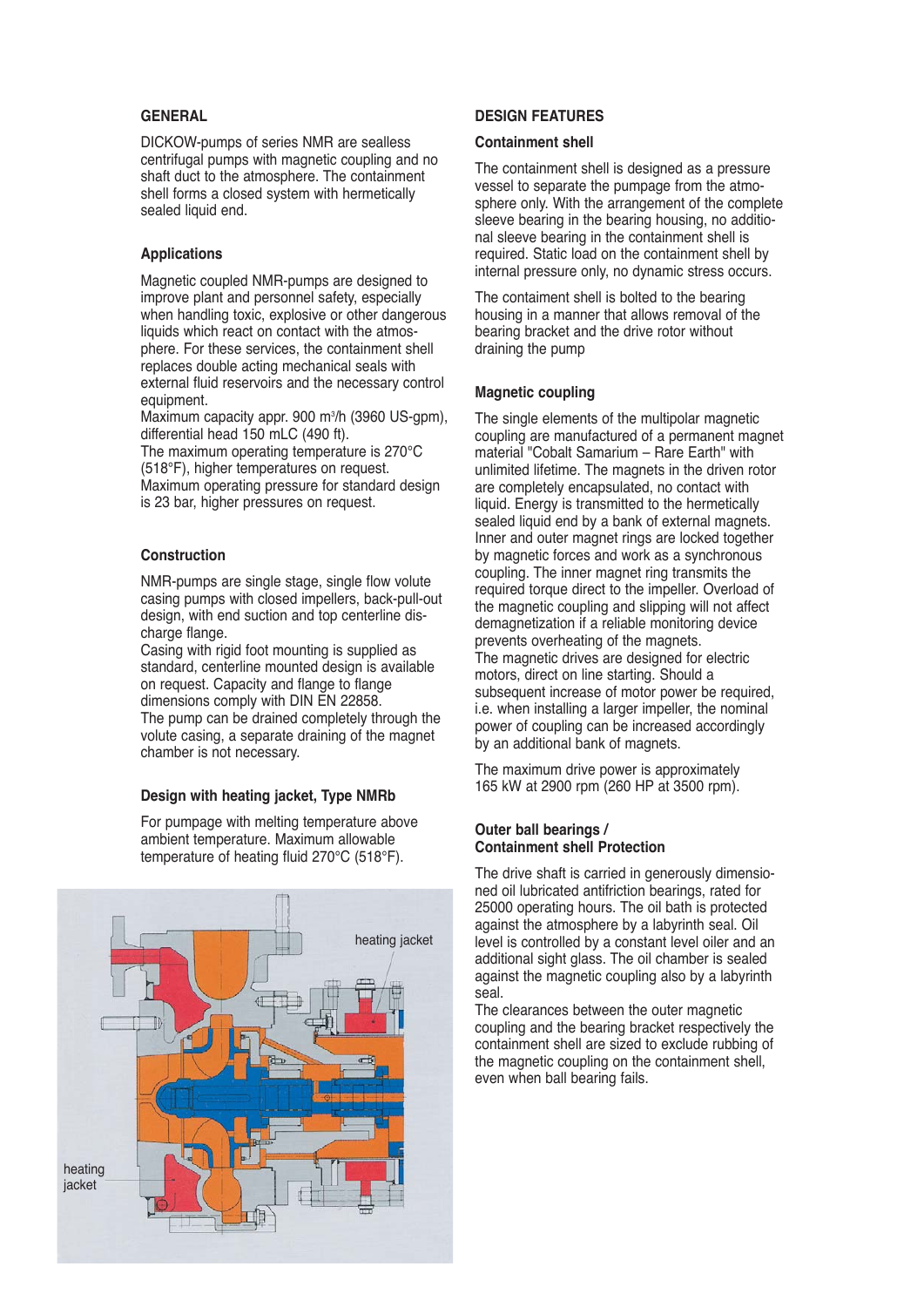# **Standard design with heavy duty oil lubricated bearing bracket**



# **Standard materials:**

| Pump type              | <b>NMRs</b>                     | NMRhu / NMRbhu       | <b>NMRh</b>         | <b>NMRbh</b>         |
|------------------------|---------------------------------|----------------------|---------------------|----------------------|
| Volute-/bearing casing | GGG40.3 / A356 60-40-18         | GS-C25 / A216 Gr.WCB | 1.4408 / A743 CF8M  | 1.4581 / A351 CF10MC |
| Impeller               | max 2600: GG25 / A278 Class 30; |                      | 1.4408 / A743 CF8M  |                      |
|                        | >2600: GGG40.3 / A356 60-40-18  |                      |                     |                      |
| Wear rings             | St52-3 / A572 Gr.50             |                      | 1.4571 / A276 316Ti |                      |
| Pump shaft             | 1.4021 / A276 420               |                      | 1.4571 / A276 316Ti |                      |

| all Pump types                 |                                                                         |  |  |
|--------------------------------|-------------------------------------------------------------------------|--|--|
| Sleeve bearings/Start-up rings | SiC/SiC - "dry safe" / 1.4462 / A276 Cr.XM-26                           |  |  |
| Containment shell              | 1.4571 / 2.4610 or zirconium oxide                                      |  |  |
| Magnetic coupling              | Cobalt Samarium Sm <sub>2</sub> $C_{O17}$                               |  |  |
| Driven rotor                   | Cobalt Samarium Sm <sub>2</sub> C <sub>O17</sub> / 1.4571 / A276 316 Ti |  |  |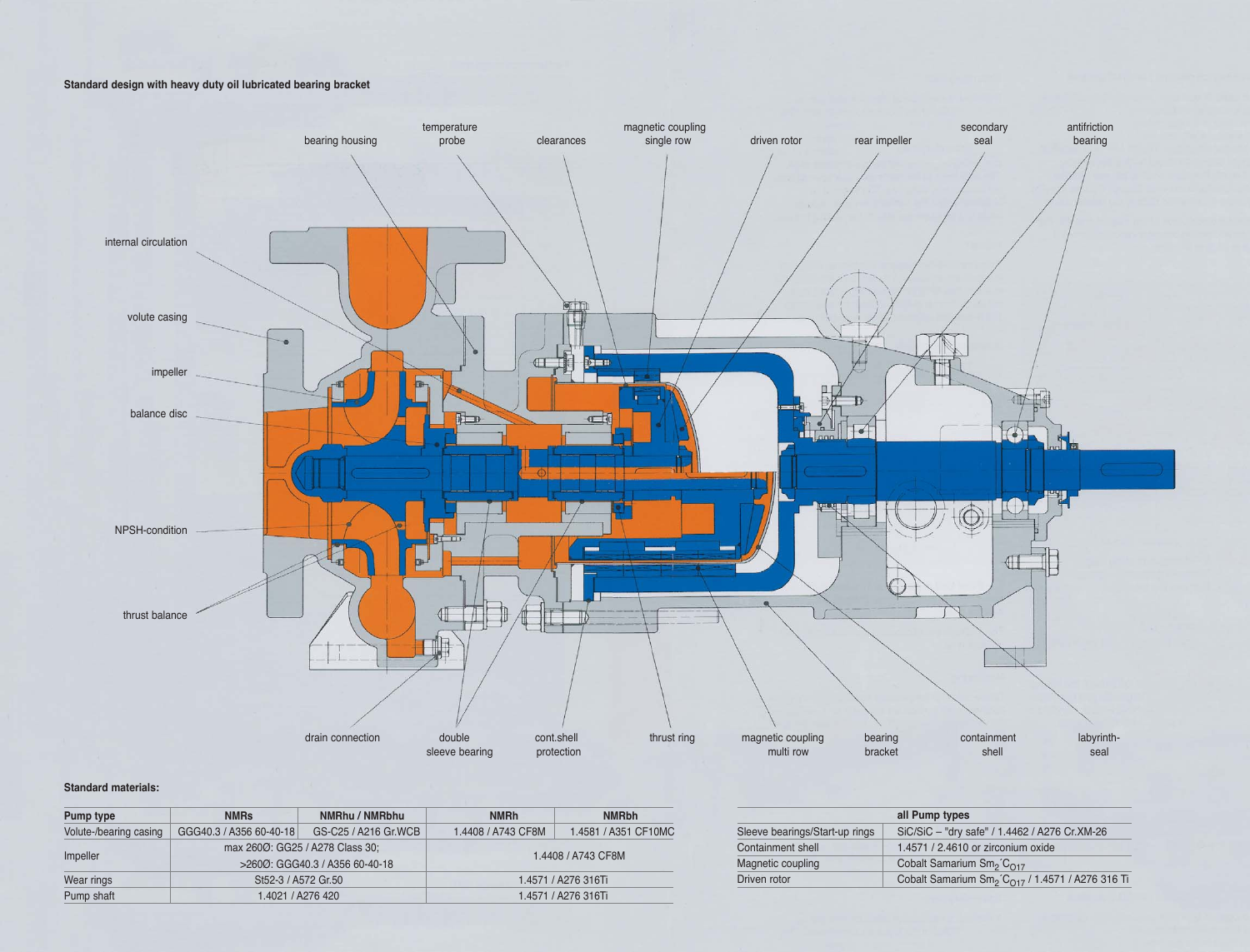# **Internal circulation / NPSH-Condition**

Pumps in operation generate eddy currents in the metallic containment shell which heat up the product in the gap between rotor and containment shell. This heat is dissipated through an internal circulation. The internal circulation flows from discharge, direct behind the impeller. through the pump shaft to the rear impeller. The pressure increase through the rear impeller allows a circulation back to the volute casing.

This pressurization of the magnet end and the sleeve bearing prevents vaporization of the pumpage in this area.



 $\Delta_p$  = Pressure increase through rear impeller

The heated partial flow is led through the internal circulation back to discharge side and has therefore no influence on the NPSH-value. Handling of boiling liquids is possible without problems.

# **Double sleeve bearings**

The pump shaft is carried in wetted sleeve bearings. Standard material is pure Silicon Carbide with diamond layer, providing limited dryrun capability. SiC is highly resistant to corrosion and wear and can be used for all kind of liquids, also for solid containing products. The SiC-components are shrink-fitted or elastic mounted and therefore protected against shock and thermal stress. Both sleeve bearings are bolted in one common bearing housing to grant a correct alignment.

#### **Secondary seal**

If desired, a mechanical stand-by seal can be supplied in lieu of the inboard labyrinth seal. This mechanical seal separates the magnet area from the oilbath respectively the atmosphere and forms, together with the closed bearing bracket, a secondary containment behind the containment shell. The slide rings of the secondary seal operate without contact and wear free. The seal will be activated only if the containment shell leakage leads to a pressure increase in the bearing bracket.

## **Inducer**

To improve NPSH-required conditions, additional inducers are available. The inducers are designed in a way that NPSH-improvement is given from minimum flow up to BEP. Retrofit of inducers on site is possible without change of suction pipe.

#### **Balanced thrust loads**



The thrust load of the closed impellers is hydraulically balanced by wear rings, balance holes and balance discs.

The available thrust bearings are working as startup rings only.

## **Monitoring**

Connections for temperature monitoring of the containment shell surface are available as standard. For critical service conditions, e.g. dry running, ball bearing and containment shell temperature, the MAG-SAFE monitoring device is highly recommended.

## **Hazardous Area**

Together with the required Ex-drive motors, the NMR-pumps can be applied in hazardous area Group II, Category 2. The pumps meet the basic safety and health requirements of Explosion-proof Directive 94/9 EC and Machinery Directive 98/37 EC and are suitable for plants with increased safety requirement.